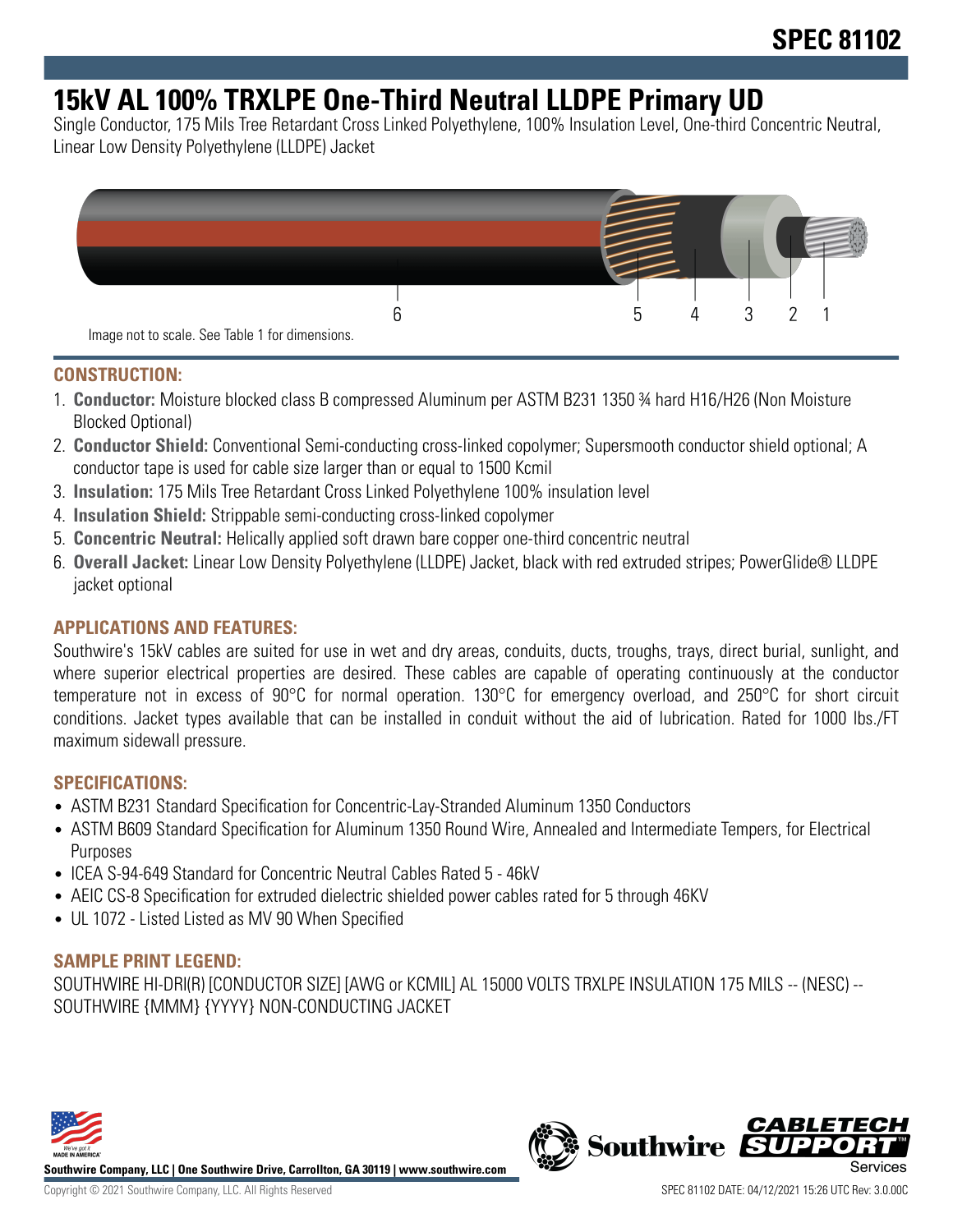### **Table 1 – Weights and Measurements**

| <b>Stock</b><br>Number | Cond.<br>Size         | <b>Diameter</b><br>Over<br>Conductor | Diameter<br>Over<br>Insulation | Insul.<br><b>Thickness</b> | <b>Diameter</b><br>Over<br>Insulation<br>Shield | Concentric<br>Neutral | <b>Neutral DC</b><br>Resistance<br>$25^{\circ}$ C | Jacket<br><b>Thickness</b> | Approx.<br>ÒD | Approx.<br>Weight        | Min<br>Bending<br>Radius | Max Pull<br>Tension* |
|------------------------|-----------------------|--------------------------------------|--------------------------------|----------------------------|-------------------------------------------------|-----------------------|---------------------------------------------------|----------------------------|---------------|--------------------------|--------------------------|----------------------|
|                        | AWG/<br>Kcmil         | inch                                 | inch                           | mil                        | inch                                            | No. x AWG             | $\Omega$ /1000ft                                  | mil                        | inch          | $\mathsf{lb}$<br>/1000ft | inch                     | $\mathsf{lb}$        |
| <b>TBA</b>             | $\mathbf{2}$<br>(1)   | 0.258                                | 0.645                          | 175                        | 0.725                                           | 6x14                  | 0.438                                             | 50                         | 0.953         | 403                      | 11.4                     | 398                  |
| 627890                 | $\overline{c}$<br>(7) | 0.283                                | 0.670                          | 175                        | 0.750                                           | 6x14                  | 0.438                                             | 50                         | 0.978         | 426                      | 11.7                     | 398                  |
| <b>TBA</b>             | $\mathbf{1}$<br>(1)   | 0.289                                | 0.676                          | 175                        | 0.756                                           | 6x14                  | 0.438                                             | 50                         | 0.984         | 434                      | 11.8                     | 502                  |
| TBA                    | 1<br>(19)             | 0.322                                | 0.709                          | 175                        | 0.789                                           | 6x14                  | 0.438                                             | 50                         | 1.017         | 460                      | 12.2                     | 502                  |
| <b>TBA</b>             | 1/0<br>(1)            | 0.325                                | 0.712                          | 175                        | 0.792                                           | 6x14                  | 0.438                                             | 50                         | 1.020         | 470                      | 12.2                     | 634                  |
| 349415                 | 1/0<br>(19)           | 0.352                                | 0.739                          | 175                        | 0.819                                           | 6x14                  | 0.438                                             | 50                         | 1.047         | 492                      | 12.6                     | 634                  |
| 115643                 | 2/0<br>(19)           | 0.395                                | 0.782                          | 175                        | 0.862                                           | 7x14                  | 0.376                                             | 50                         | 1.090         | 551                      | 13.1                     | 799                  |
| TBA                    | 3/0<br>(19)           | 0.443                                | 0.830                          | 175                        | 0.910                                           | 9x14                  | 0.292                                             | 50                         | 1.138         | 630                      | 13.7                     | 1007                 |
| 616159#                | 4/0<br>(19)           | 0.498                                | 0.885                          | 175                        | 0.965                                           | 11x14                 | 0.239                                             | 50                         | 1.193         | 722                      | 14.3                     | 1270                 |
| 584354                 | 4/0<br>(19)           | 0.498                                | 0.885                          | 175                        | 0.965                                           | 11x14                 | 0.239                                             | 50                         | 1.193         | 722                      | 14.3                     | 1270                 |
| <b>TBA</b>             | 250<br>(37)           | 0.558                                | 0.954                          | 175                        | 1.034                                           | 13x14                 | 0.202                                             | 50                         | 1.262         | 828                      | 15.1                     | 1500                 |
| 616156#                | 350<br>(37)           | 0.661                                | 1.057                          | 175                        | 1.157                                           | 18x14                 | 0.146                                             | 50                         | 1.385         | 1058                     | 16.6                     | 2100                 |
| 616304                 | 350<br>(37)           | 0.661                                | 1.057                          | 175                        | 1.157                                           | 18x14                 | 0.146                                             | 50                         | 1.385         | 1058                     | 16.6                     | 2100                 |
| 627883                 | 500<br>(37)           | 0.789                                | 1.185                          | 175                        | 1.285                                           | 16x12                 | 0.104                                             | 50                         | 1.545         | 1392                     | 18.5                     | 3000                 |
| 620813                 | 750<br>(61)           | 0.968                                | 1.373                          | 175                        | 1.473                                           | 24x12                 | 0.069                                             | 80                         | 1.793         | 1958                     | 21.5                     | 4500                 |
| <b>TBA</b>             | 1000<br>(61)          | 1.117                                | 1.522                          | 175                        | 1.622                                           | 19x14                 | 0.052                                             | 80                         | 1.909         | 2021                     | 23.8                     | 6000                 |
| 621478                 | 1000<br>(61)          | 1.117                                | 1.522                          | 175                        | 1.622                                           | 20x10                 | 0.052                                             | 80                         | 1.986         | 2491                     | 23.8                     | 6000                 |

All dimensions are nominal and subject to normal manufacturing tolerances

◊ Cable marked with this symbol is a standard stock item

\* Pulling tension based on pulling eye directly connected to conductor

# Hi-Dri-Plus® - Water Blocking Powder



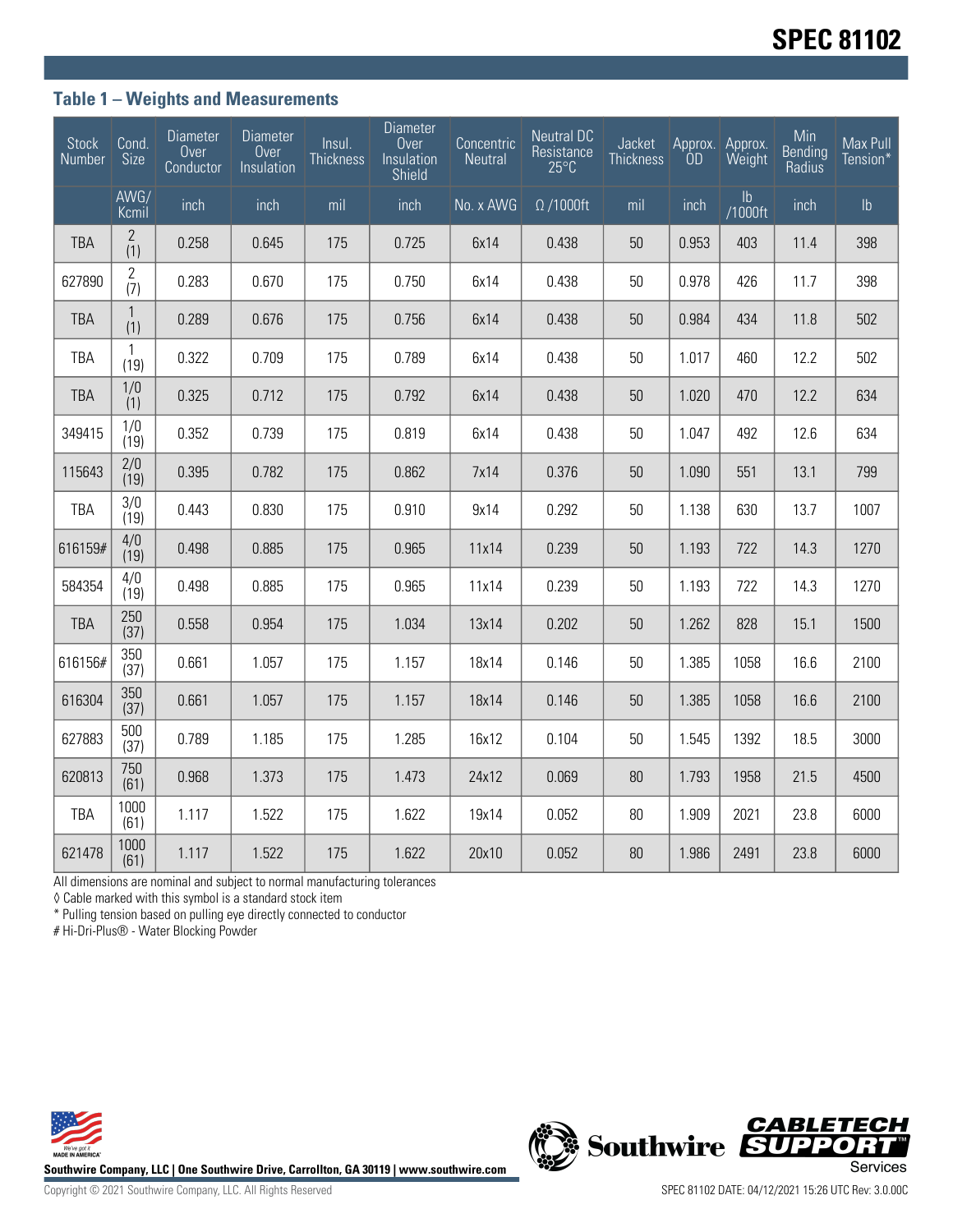# **SPEC 81102**

### **Table 2 – Electrical and Engineering Data**

| $\overline{\text{Cond}}$<br><b>Size</b> | <b>DC</b><br>Resistance<br>@ 25°C | AC<br>@ 90°C     | Capacitive<br>Resistance Reactance @<br>60Hz | Inductive<br>Reactance<br>@ 60Hz | Current | Charging Dielectric<br>Loss | Zero<br>Sequence<br>Impedance* | Positive<br>Sequence<br>Impedance* | Short<br>Circuit<br>Current @<br>30 Cycle | Allowable<br>Ampacity in<br>Duct 90°C1 | Allowable<br>Ampacity<br><b>Directly</b><br>Buried 90°C‡ |
|-----------------------------------------|-----------------------------------|------------------|----------------------------------------------|----------------------------------|---------|-----------------------------|--------------------------------|------------------------------------|-------------------------------------------|----------------------------------------|----------------------------------------------------------|
| AWG/<br>Kcmil                           | $\Omega/1000$ ft                  | $\Omega/1000$ ft | $M\Omega^*1000$ ft                           | $\Omega/1000$ ft                 |         | A/1000ft W/1000ft           | $\Omega/1000$ ft               | $\Omega/1000$ ft                   | Amp                                       | Amp                                    | Amp                                                      |
| $\mathbf{2}$<br>(1)                     | 0.266                             | 0.334            | 0.053                                        | 0.049                            | 0.163   | 0.423                       | $0.654 + j0.230$               | $0.335 + j0.049$                   | 2196.1                                    | 120                                    | 150                                                      |
| $\mathbf 2$<br>(7)                      | 0.266                             | 0.334            | 0.050                                        | 0.047                            | 0.172   | 0.447                       | $0.653 + j0.229$               | $0.335 + j0.047$                   | 2196.1                                    | 120                                    | 150                                                      |
| $\mathbf{1}$<br>(1)                     | 0.211                             | 0.265            | 0.050                                        | 0.047                            | 0.174   | 0.453                       | $0.584 + j0.228$               | $0.266 + j0.047$                   | 2196.1                                    | 140                                    | 175                                                      |
| $\mathbf{1}$<br>(19)                    | 0.211                             | 0.265            | 0.046                                        | 0.046                            | 0.187   | 0.486                       | $0.583 + j0.227$               | $0.266 + j0.046$                   | 2196.1                                    | 140                                    | 175                                                      |
| 1/0<br>(1)                              | 0.168                             | 0.211            | 0.046                                        | 0.046                            | 0.188   | 0.489                       | $0.529 + j0.227$               | $0.212 + j0.045$                   | 2196.1                                    | 155                                    | 195                                                      |
| 1/0<br>(19)                             | 0.168                             | 0.211            | 0.044                                        | 0.044                            | 0.198   | 0.515                       | $0.529 + j0.227$               | $0.212 + j0.044$                   | 2196.1                                    | 155                                    | 195                                                      |
| 2/0<br>(19)                             | 0.133                             | 0.167            | 0.040                                        | 0.043                            | 0.214   | 0.557                       | $0.461 + j0.187$               | $0.168 + j0.043$                   | 2562.1                                    | 180                                    | 225                                                      |
| 3/0<br>(19)                             | 0.105                             | 0.132            | 0.037                                        | 0.042                            | 0.232   | 0.604                       | $0.383 + j0.135$               | $0.133 + j0.041$                   | 3294.2                                    | 200                                    | 255                                                      |
| 4/0<br>(19)                             | 0.0836                            | 0.105            | 0.034                                        | 0.040                            | 0.253   | 0.657                       | $0.322 + j0.103$               | $0.107 + j0.040$                   | 4026.2                                    | 235                                    | 285                                                      |
| 4/0<br>(19)                             | 0.0836                            | 0.105            | 0.034                                        | 0.040                            | 0.253   | 0.657                       | $0.322 + j0.103$               | $0.107 + j0.040$                   | 4026.2                                    | 235                                    | 285                                                      |
| 250<br>(37)                             | 0.0707                            | 0.089            | 0.031                                        | 0.039                            | 0.278   | 0.723                       | $0.279 + j0.082$               | $0.091 + j0.038$                   | 4758.3                                    |                                        |                                                          |
| 350<br>(37)                             | 0.0505                            | 0.064            | 0.027                                        | 0.037                            | 0.316   | 0.822                       | $0.208 + j0.055$               | $0.066 + j0.037$                   | 6588.4                                    | 310                                    | 375                                                      |
| 350<br>(37)                             | 0.0505                            | 0.064            | 0.027                                        | 0.037                            | 0.316   | 0.822                       | $0.208 + j0.055$               | $0.066 + j0.037$                   | 6588.4                                    | 310                                    | 375                                                      |
| 500<br>(37)                             | 0.0354                            | 0.045            | 0.024                                        | 0.036                            | 0.364   | 0.945                       | $0.151 + j0.040$               | $0.048 + j0.035$                   | 9304.6                                    | 370                                    | 450                                                      |
| 750<br>(61)                             | 0.0236                            | 0.030            | 0.020                                        | 0.035                            | 0.432   | 1.124                       | $0.102 + j0.028$               | $0.035 + j0.033$                   | 13956.9                                   | 460                                    | 545                                                      |
| 1000<br>(61)                            | 0.0177                            | 0.023            | 0.018                                        | 0.034                            | 0.487   | 1.265                       | $0.077 + j0.024$               | $0.029 + j0.031$                   | 18488.1                                   | 520                                    | 620                                                      |
| 1000<br>(61)                            | 0.0177                            | 0.023            | 0.018                                        | 0.034                            | 0.487   | 1.265                       | $0.077 + 0.024$                | $0.029 + j0.031$                   | 18488.1                                   | 520                                    | 620                                                      |

\* Calculations are based on three cables triplexed / concentric shield / Conductor temperature of 90°C / Shield temperature of 45°C / Earth resistivity of 100 ohmsmeter

† Ampacities are based on Figure 7 of ICEA T-117-734 (Single circuit trefoil, 100% load factor, 90°C conductor temperature, earth RHO 90, 36" burial depth) ‡ Ampacities are based on Figure 1 of ICEA T-117-734 (Single circuit trefoil, 100% load factor, 90°C conductor temperature, earth RHO 90, 36" burial depth)



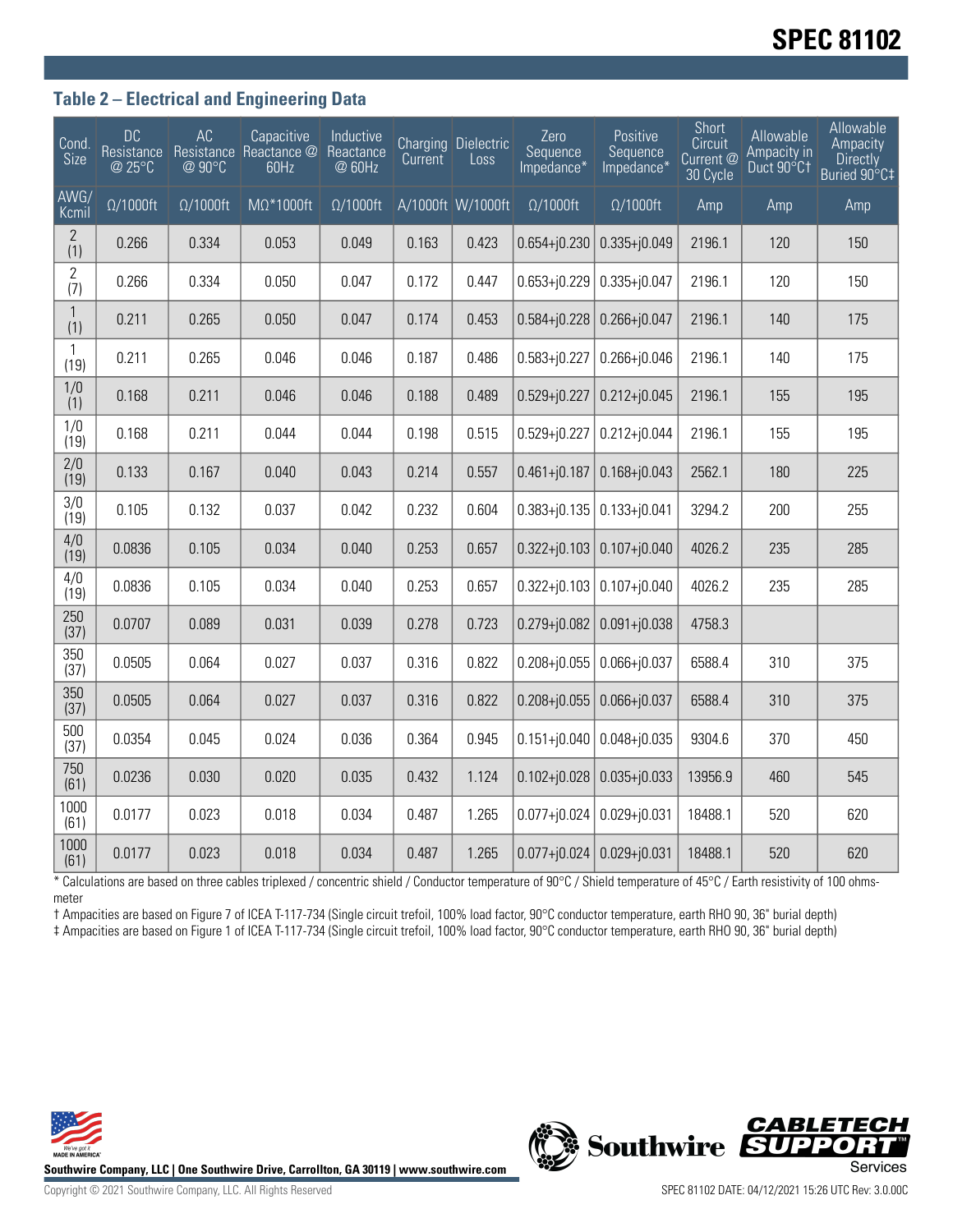### **Table 3 – Weights and Measurements (Metric)**

| <b>Stock</b><br>Number | $\overline{\text{Cond}}$ .<br>Size | Diameter<br>Over<br>Conductor | Diameter<br>Over<br>Insulation | Insul.<br><b>Thickness</b> | <b>Diameter</b><br>Over<br>Insulation<br>Shield | Concentric<br>Neutral | <b>Neutral DC</b><br>Resistance<br>$25^{\circ}$ C | Jacket<br><b>Thickness</b> | Approx.<br>ÓD | Approx.<br>Weight | Min<br><b>Bending</b><br>Radius | Max Pull<br>Tension* |
|------------------------|------------------------------------|-------------------------------|--------------------------------|----------------------------|-------------------------------------------------|-----------------------|---------------------------------------------------|----------------------------|---------------|-------------------|---------------------------------|----------------------|
|                        | AWG/<br>Kcmil                      | mm                            | mm                             | mm                         | mm                                              | No. x AWG             | $\Omega/km$                                       | mm                         | mm            | kg/km             | mm                              | newton               |
| <b>TBA</b>             | 2<br>(1)                           | 6.55                          | 16.38                          | 4.44                       | 18.42                                           | 6x14                  | 1.44                                              | 1.27                       | 24.21         | 600               | 289.56                          | 1771                 |
| 627890                 | 2<br>(7)                           | 7.19                          | 17.02                          | 4.44                       | 19.05                                           | 6x14                  | 1.44                                              | 1.27                       | 24.84         | 634               | 297.18                          | 1771                 |
| <b>TBA</b>             | $\mathbf{1}$<br>(1)                | 7.34                          | 17.17                          | 4.44                       | 19.20                                           | 6x14                  | 1.44                                              | 1.27                       | 24.99         | 646               | 299.72                          | 2234                 |
| <b>TBA</b>             | 1<br>(19)                          | 8.18                          | 18.01                          | 4.44                       | 20.04                                           | 6x14                  | 1.44                                              | 1.27                       | 25.83         | 685               | 309.88                          | 2234                 |
| <b>TBA</b>             | 1/0<br>(1)                         | 8.25                          | 18.08                          | 4.44                       | 20.12                                           | 6x14                  | 1.44                                              | 1.27                       | 25.91         | 699               | 309.88                          | 2821                 |
| 349415                 | 1/0<br>(19)                        | 8.94                          | 18.77                          | 4.44                       | 20.80                                           | 6x14                  | 1.44                                              | 1.27                       | 26.59         | 732               | 320.04                          | 2821                 |
| 115643                 | 2/0<br>(19)                        | 10.03                         | 19.86                          | 4.44                       | 21.89                                           | 7x14                  | 1.23                                              | 1.27                       | 27.69         | 820               | 332.74                          | 3556                 |
| <b>TBA</b>             | 3/0<br>(19)                        | 11.25                         | 21.08                          | 4.44                       | 23.11                                           | 9x14                  | 0.96                                              | 1.27                       | 28.91         | 938               | 347.98                          | 4481                 |
| 616159#                | 4/0<br>(19)                        | 12.65                         | 22.48                          | 4.44                       | 24.51                                           | 11x14                 | 0.78                                              | 1.27                       | 30.30         | 1074              | 363.22                          | 5652                 |
| 584354                 | 4/0<br>(19)                        | 12.65                         | 22.48                          | 4.44                       | 24.51                                           | 11x14                 | 0.78                                              | 1.27                       | 30.30         | 1074              | 363.22                          | 5652                 |
| <b>TBA</b>             | 250<br>(37)                        | 14.17                         | 24.23                          | 4.44                       | 26.26                                           | 13x14                 | 0.66                                              | 1.27                       | 32.05         | 1232              | 383.54                          | 6675                 |
| 616156#                | 350<br>(37)                        | 16.79                         | 26.85                          | 4.44                       | 29.39                                           | 18x14                 | 0.48                                              | 1.27                       | 35.18         | 1574              | 421.64                          | 9345                 |
| 616304                 | 350<br>(37)                        | 16.79                         | 26.85                          | 4.44                       | 29.39                                           | 18x14                 | 0.48                                              | 1.27                       | 35.18         | 1574              | 421.64                          | 9345                 |
| 627883                 | 500<br>(37)                        | 20.04                         | 30.10                          | 4.44                       | 32.64                                           | 16x12                 | 0.34                                              | 1.27                       | 39.24         | 2072              | 469.90                          | 13350                |
| 620813                 | 750<br>(61)                        | 24.59                         | 34.87                          | 4.44                       | 37.41                                           | 24x12                 | 0.23                                              | 2.03                       | 45.54         | 2914              | 546.10                          | 20025                |
| <b>TBA</b>             | 1000<br>(61)                       | 28.37                         | 38.66                          | 4.44                       | 41.20                                           | 19x14                 | 0.17                                              | 2.03                       | 48.49         | 3008              | 604.52                          | 26700                |
| 621478                 | 1000<br>(61)                       | 28.37                         | 38.66                          | 4.44                       | 41.20                                           | 20x10                 | 0.17                                              | 2.03                       | 50.44         | 3707              | 604.52                          | 26700                |

All dimensions are nominal and subject to normal manufacturing tolerances

◊ Cable marked with this symbol is a standard stock item

\* Pulling tension based on pulling eye directly connected to conductor

# Hi-Dri-Plus® - Water Blocking Powder